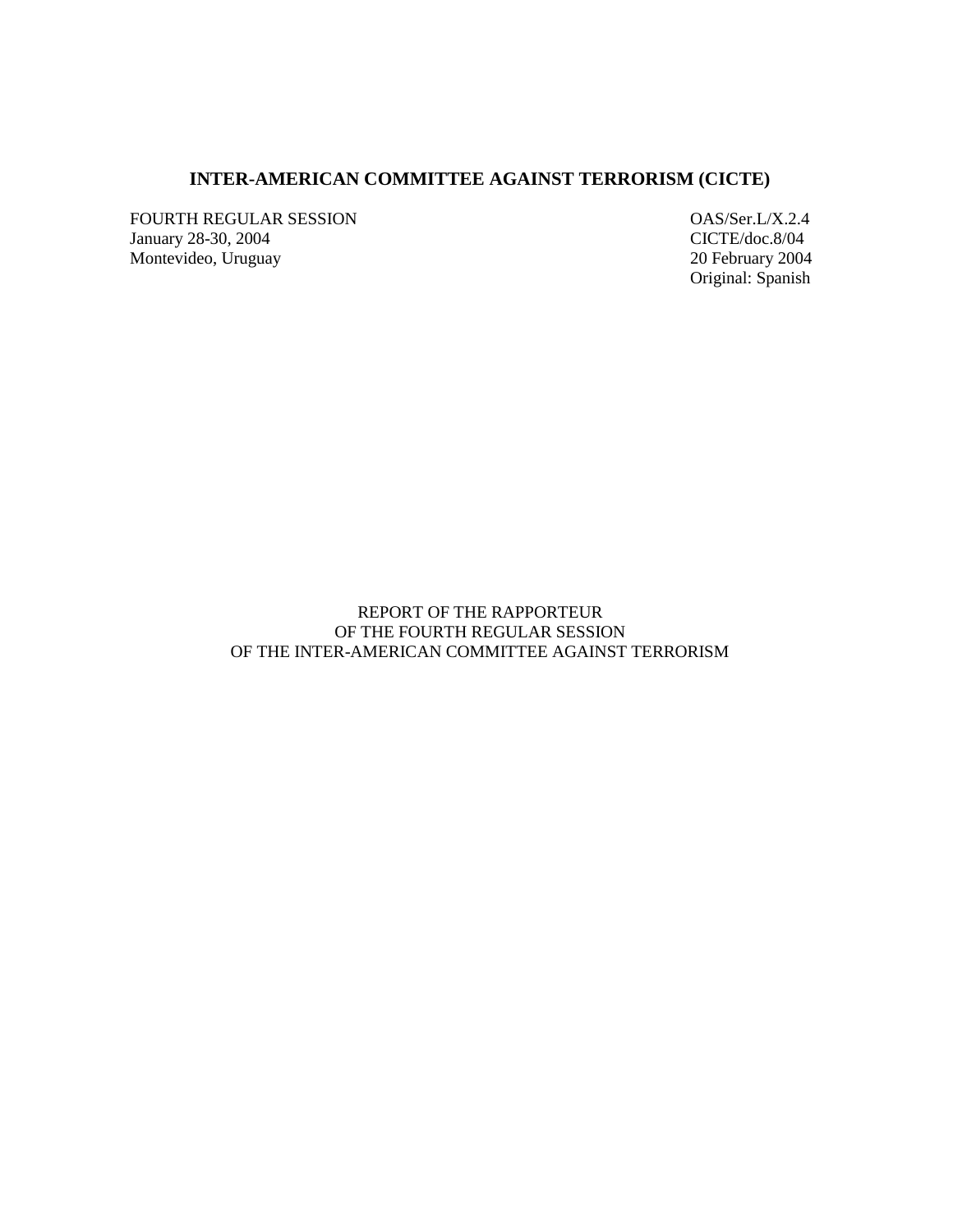# REPORT OF THE RAPPORTEUR OF THE FOURTH REGULAR SESSION OF THE INTER-AMERICAN COMMITTEE AGAINST TERRORISM

## **Introduction**

As Rapporteur of the Fourth Regular Session of the Inter-American Committee against Terrorism (CICTE), allow me to submit to this plenary the report on the issues that were taken up during this session of CICTE.

#### **I. BACKGROUND**

At the Third Regular Session of CICTE, held in El Salvador in January 2003, the offer by Uruguay to host the Fourth Regular Session was accepted. Subsequently, during the preparatory meetings leading up to this session, under the chairmanship of El Salvador, it was decided that the meeting would be held on January 28, 29, and 30, 2004, and the draft order of business and schedule for the meeting were adopted.

It is important to note that the General Assembly of the Organization of American States adopted Resolution AG/RES. 1964 (XXXIII-O/03), in which, among other things, it urged CICTE to foster an ongoing dialogue among member states with a view to adopting preventive measures to anticipate and cope with emerging terrorist threats. It also expressed appreciation to member states and permanent observers, and to the Inter-American Defense Board, for their contributions to the CICTE Secretariat and for their support for implementation of its work plan. It further instructed the General Secretariat to continue providing administrative support to the CICTE Secretariat and to the fourth regular session of the Committee.

# **II. INAUGURAL SESSION**

In accordance with the draft schedule, the inaugural session of the fourth regular period of sessions of the Inter-American Committee against Terrorism was opened at 6:00 p.m. on January 28, 2004 in the Ball Room of the Hotel Radisson, Victoria Plaza, Montevideo.

The President of the Republic of Uruguay, His Excellency Jorge Batlle Ibáñez, opened the CICTE session.

Following that, the plenary heard statements from Ambassador Margarita Escobar, Permanent Representative of El Salvador to the Organization of American States, as the Chair of CICTE, Roberto Casañas, Director of the Office of the OAS General Secretariat in Uruguay, who read out the statement of the OAS Assistant Secretary General, Ambassador Luigi R. Einaudi, Ambassador Guillermo Valles, Acting Minister of Foreign Affairs of the Republic of Uruguay, and Dr. Elias Bluth, Deputy Minister of National Defense.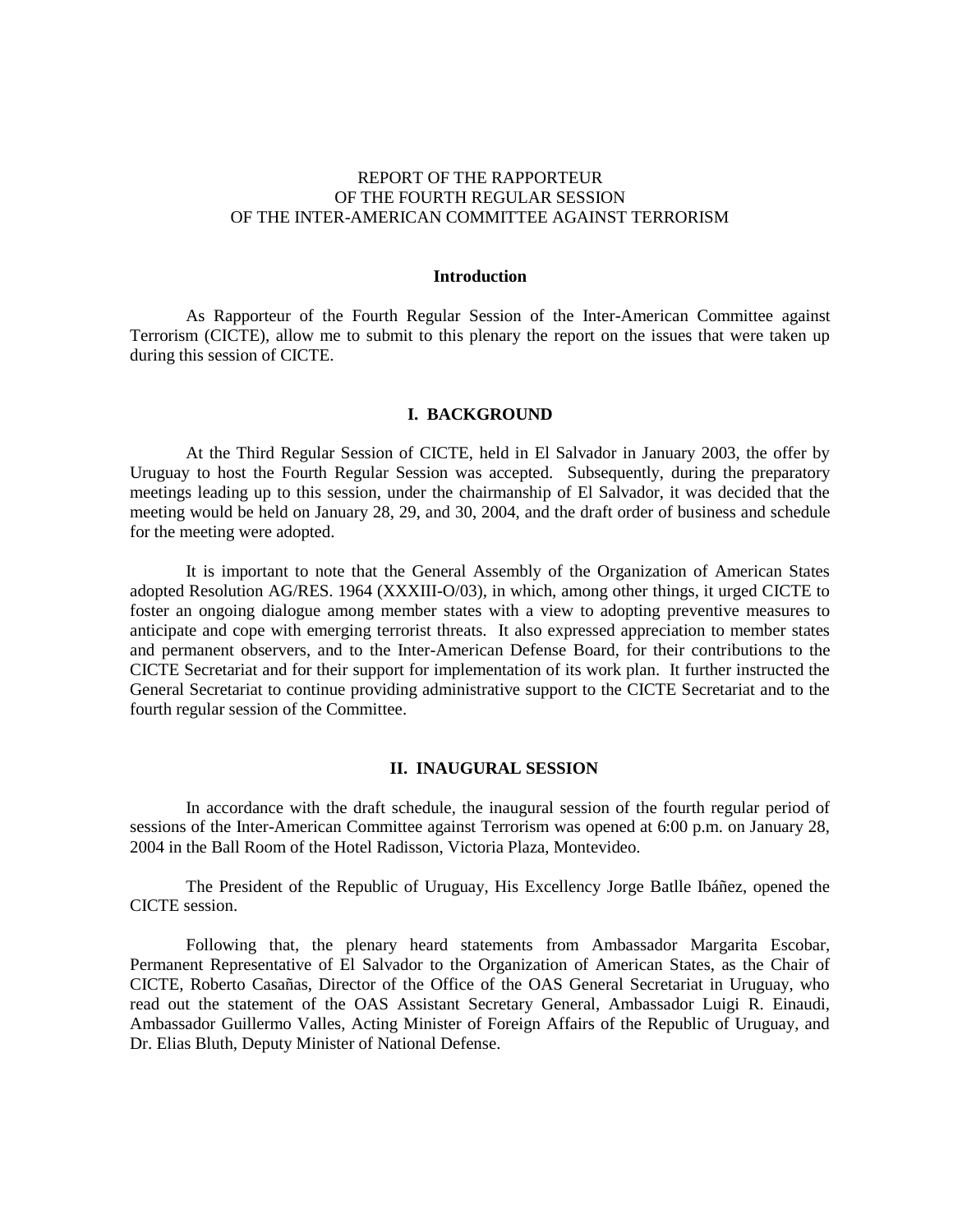# **III. DEVELOPMENT OF THE WORK**

## 1. First Plenary

According to the Draft Schedule, at 7:00 p.m. on January 28, 2004, the Chair of CICTE called the first plenary to order. Before taking up the items to be considered at that meeting, she proceeded to give a brief survey of the Third Meeting of National Points of Contact held prior to the opening of the fourth regular session of CICTE. She also reported that the Venezuelan government had deposited its instrument of ratification of the Inter-American Convention against Terrorism.

#### a. Adoption of working documents

The proposed Order of Business and Schedule, drafted at the preparatory meetings, were considered, and both documents were adopted without change (CICTE/doc. 2/04 rev. 1 y CICTE/doc. 3/04 rev. 2).

#### b. Report of the Chair

In compliance with Article 25 of the CICTE Rules of Procedure, Ambassador Escobar presented the Report of the CICTE Chair (2003-2004), contained in document CICTE/doc.4/04. In that report, she referred to the entry into force of the Inter-American Convention against Terrorism. She also made reference to cooperation between CICTE and other entities in the inter-American system, in an effort to avoid duplication of activities in this area and to promote coordination among them. She went on to provide information on the results of the meetings of National Points of Contact that had been held and on the contributions of the governments of Argentina, Brazil, Canada, Chile, El Salvador, United States, Peru, and Trinidad and Tobago, in addition to those of Spain, an OAS Observer State. She also encouraged OAS member states and permanent observers to continue their contributions to CICTE's work.

She then spoke of the workshop of experts on the subject, which was held in San José, Costa Rica January 20-23, 2004, with the participation of the states parties to the Convention. She also mentioned the specialized technical assistance provided by the CICTE Secretariat, together with the International Monetary Fund and the Spanish Government, to the Bolivian Financial Intelligence Unit and to the Peruvian Government, in conjunction with the inter-institutional workshop on anti-terrorist laws.

- c. Election of Officers
- Chair

At the proposal of the head of the Brazilian Delegation, which was seconded by the head of the Delegation of St. Vincent and the Grenadines, the plenary elected Uruguay by acclamation to the Chair of CICTE. The nomination was accepted by Elias Bluth, Under-Secretary of National Defense of Uruguay and head of its delegation to this session.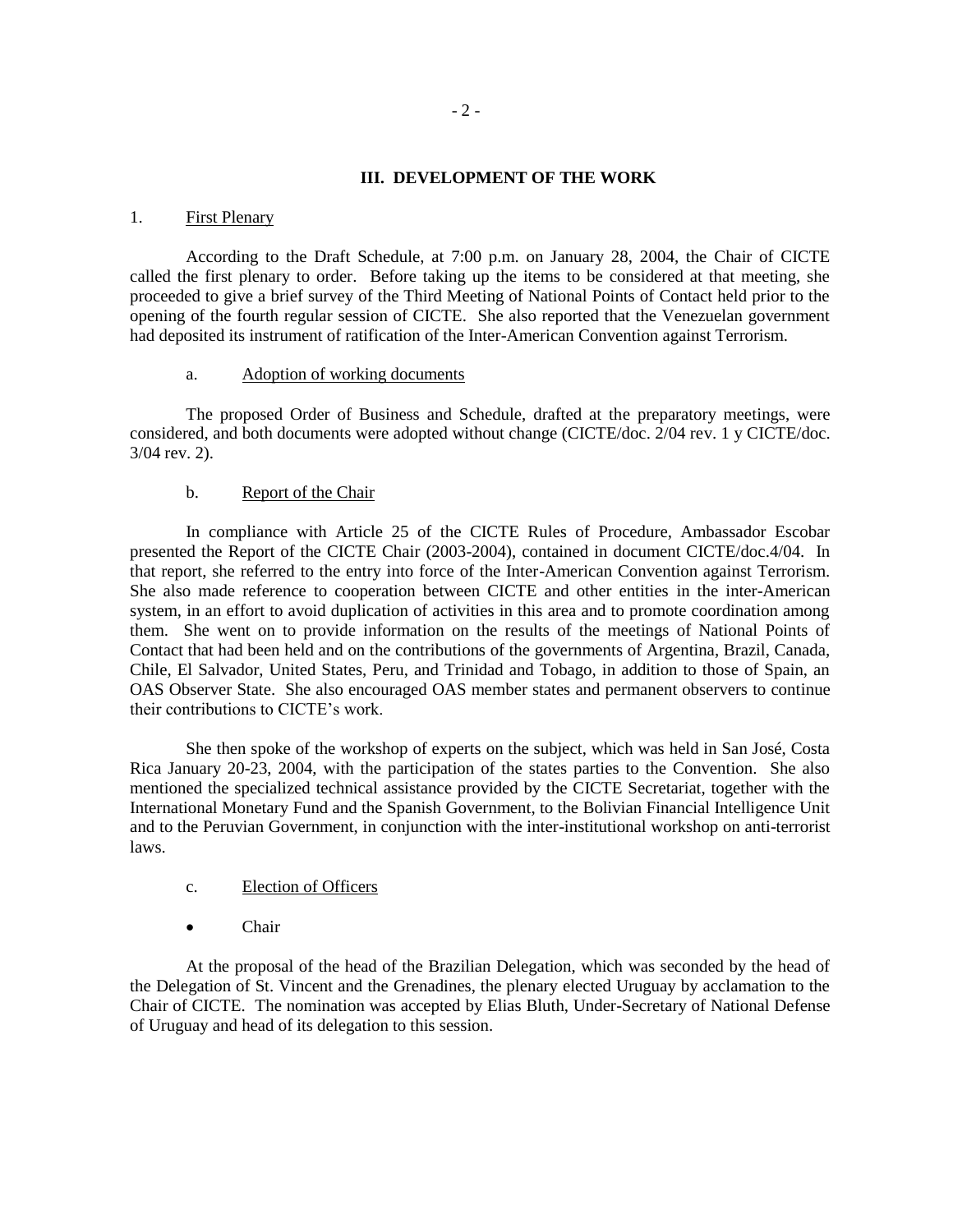• Vice-Chair

After the head of the Venezuelan Delegation made the proposal and the head of the Delegation of Belize seconded it, Trinidad and Tobago was elected by acclamation as Vice-Chair of CICTE. The Minister of National Security and Rehabilitation, Martin R. Joseph, accepted the election on behalf of his country.

Rapporteur

At the proposal of the head of the Canadian Delegation, seconded by the head of the Salvadoran Delegation, Carlos Chocano of the Delegation of Peru was elected as Rapporteur of the Fourth Regular Session of CICTE.

#### 2. Second Plenary

 $\overline{a}$ 

At the second plenary session held on January 29, 2004, from 9:45 a.m. until 1:20 p.m., there was a Dialogue of Heads of Delegation on the subject of "Effective hemispheric strategies for the prevention, detection, and elimination of terrorism, taking into account particular subregional and national circumstances. $\frac{1}{1}$ 

The heads of delegation spoke during the dialogue in the following order: Trinidad and Tobago, Argentina, Nicaragua, United States, Costa Rica, Peru, Canada, Brazil, El Salvador, Venezuela, Chile, Mexico, Colombia, St. Vincent and the Grenadines, Bolivia, Paraguay, Bahamas, Surinam, Dominican Republic, Panama, and Guatemala.

During these statements, three major themes were highlighted: reaffirmation of the commitment to fight terrorism; the role of CICTE; and training and assistance.

#### • Reaffirmation of the commitment to fight terrorism

A number of delegations emphasized the commitment of member states to take the necessary steps to prevent, combat, and eliminate terrorism with full respect for the rule of law, fundamental freedoms, human rights, international humanitarian law, and international law on refugees. An effort should be made to ensure that this action does not affect freedom of trade, the free movement of persons, or migratory flows.

Emphasis was placed on the importance of adherence by member states to the United Nations conventions on terrorism and of ratification, as appropriate, of the Inter-American Convention against Terrorism.

In addition, reference was made to the fact that the Special Conference on Security (October 28-29, 2003, Mexico City, Mexico) and the Special Summit of the Americas (January 12-13, 2004, Monterrey, Mexico) endorsed the political determination of member states to join forces to fight terrorism.

<sup>1.</sup> The declarations of the Heads of Delegation submitted to the Secretariat in writing have been published and are available on the CICTE web page: www.cicte.oas.org.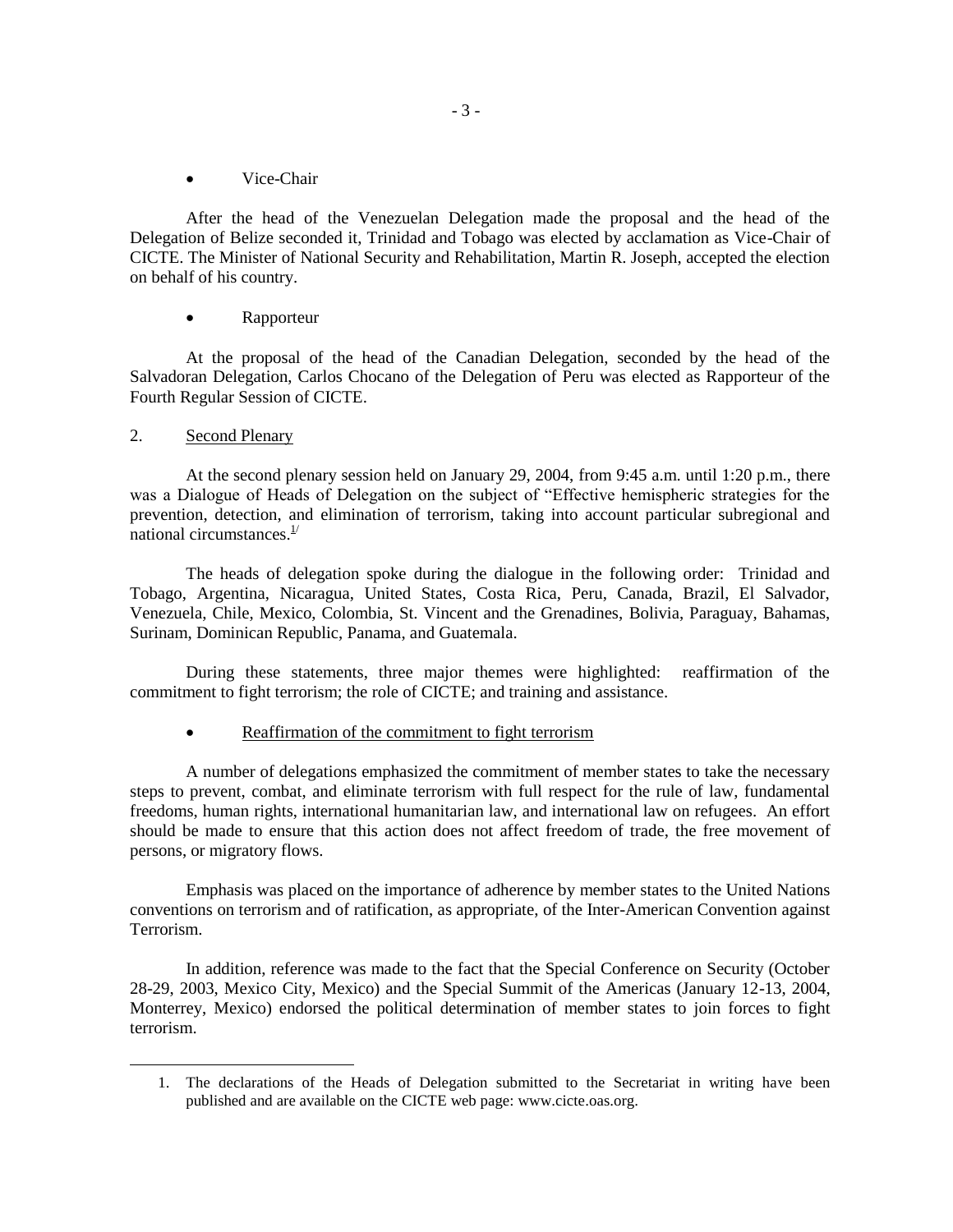They also confirmed their commitment to fulfill the commitments undertaken in the framework of the International Civil Aviation Organization (ICAO) and the International Maritime Organization (IMO).

Delegations referred to progress in developing anti-terrorist legislation in their countries, taking into account international instruments on the subject, such as Resolution 1373 (2001) of the United Nations Security Council, the Inter-American Convention against Terrorism, and relevant United Nations conventions, and they made special reference to the establishment of financial intelligence units and border control mechanisms. They also spoke of the implementation of new security measures in ports and airports.

# • Role of CICTE

A large number of delegations emphasized the need to strengthen the role of CICTE through dialogue and cooperation among member states, both bilaterally, and on a subregional and regional level.

In addition, some delegations referred to the fact that one of the main functions of CICTE is to develop assistance and training programs in the context of its work plan, in areas such as the following ones: regional and national workshops on adaptation of domestic legislation, in order to comply with obligations under international legal instruments; methods for investigating and detecting terrorist financing; border control; and, security in ports and airports.

Moreover, they said that there was clear evidence of the need to promote greater coordination among the different international and regional organizations involved in counter-terrorism, so as to confront terrorism in an integral manner, encourage complementarity, and avoid duplication of efforts in fulfilling these functions.

Delegates were in favor of strengthening the role of the national points of contact, and referred to the need for CICTE to keep the permanent missions of the OAS member states informed at the same time. Similarly, note was taken of statements by various delegations to the effect that the terms of reference defining the *modus operandi* of relations between CICTE and the points of contact in member states should be clearly and precisely spelled out in the study of the draft CICTE Rules of Procedure.

#### • Cooperation and technical assistance

Various delegations reported that their governments were interested in offering training courses in specific areas of the fight against terrorism. They also highlighted the importance of mutual legal assistance, the need to have a clear and effective exchange of information, and mutual confidence-building.

They emphasized the importance of promoting cooperation, in order to help member states in their efforts to implement the new rules and standards established by ICAO and IMO.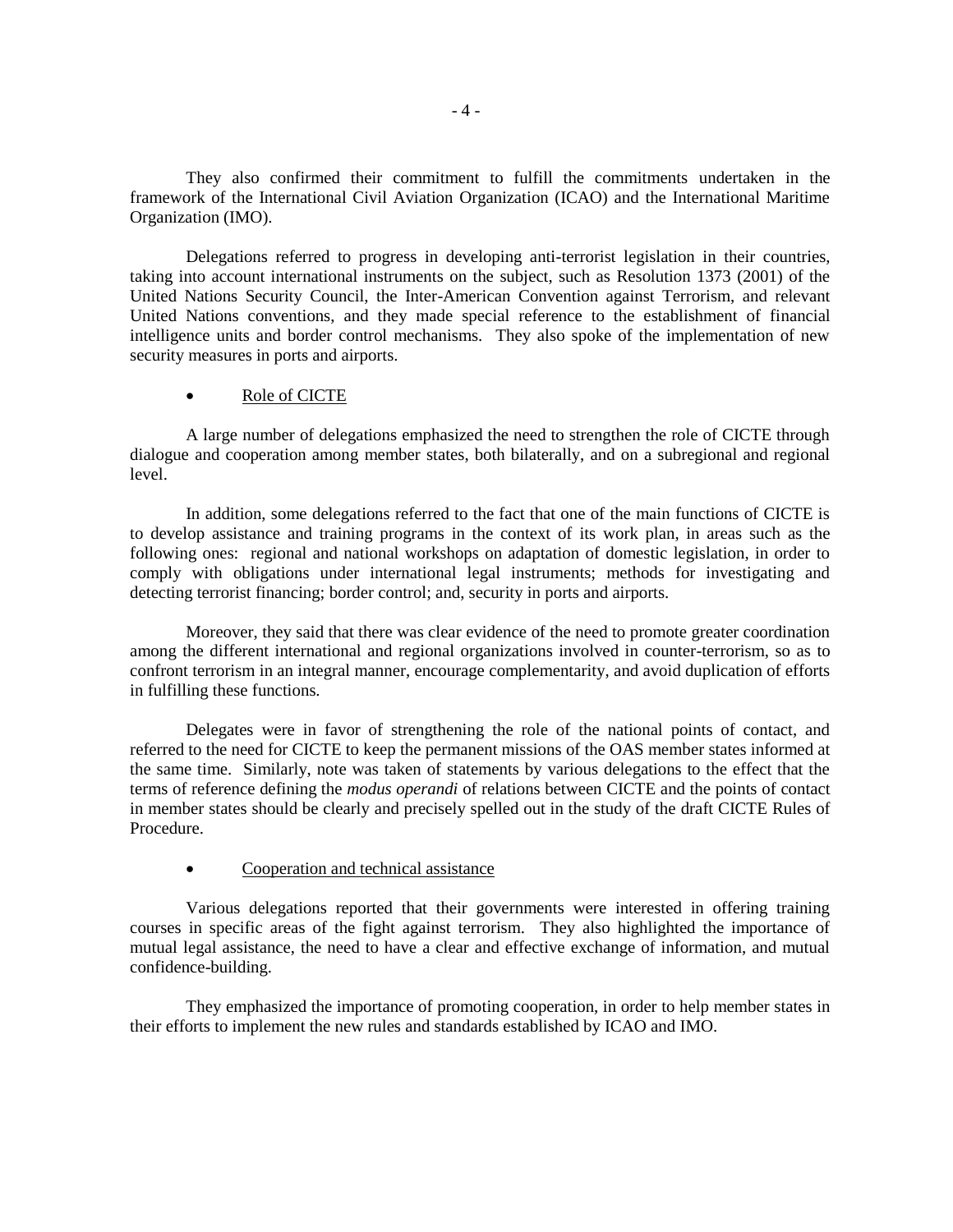There was also an important exchange of views on the use of new technologies and methods used by terrorists. Emphasis was placed on the importance of redoubling efforts in the areas of cybernetic security and infrastructure, especially at airports and ports.

Some states referred to the impact of social factors in creating conditions conducive to terrorism, but they pointed out at the same time that nothing justified terrorist acts.

#### Workshop on drafting legislation

The head of the Costa Rican Delegation, Ambassador Arnoldo Brenes Castro, Advisor in the Ministry of Foreign Affairs, and chairman of the Workshop of Government Experts, convened by the United Nations Office on Drugs and Crime (UNODC), together with the CICTE Secretariat and the International Monetary Fund (IMF), gave a brief survey of the conclusions and recommendations resulting from that event, held in Costa Rica January 20 to 22, 2004.

The purpose of the workshop was to discuss proposed national laws to implement the universal anti-terrorist instruments listed in Article 2 of the Inter-American Convention against Terrorism, and United Nations Security Council Resolution 1373 (2001).

# 3. Third Plenary

The Chairman called the third plenary to order at 2:30 p.m. on January  $29<sup>th</sup>$ . The Chair offered to summarize the statements made by the heads of delegation in the course of the dialogue. He said that a commitment could be deduced from it, as well as measures and action that the member states had taken as part of their anti-terrorist efforts, and that in fact a hemispheric strategy can be proposed, in accordance with domestic legislation and in the light of international instruments in force in this area.

#### a. Verbal report of the CICTE Secretariat on the reports of member states

The OAS General Assembly, in its Resolution AG/RES. 1964 (XXXIII-O/03), requested that member states report to the fourth regular session of CICTE on measures adopted to implement the recommendations on financial and border controls agreed at the third regular session, and that, if they have not yet done so, they provide copies of their most recent reports on measures adopted to implement UN Security Council Resolution S/RES/1373 (2001) (operative paragraph 9 c).

The plenary heard the CICTE Secretariat's verbal report on the reports of member states submitted to date, in compliance with the aforesaid resolution. It was reported that the CICTE Secretariat had so far received reports from Argentina, Canada, Chile, Colombia, Costa Rica, El Salvador, Panama, Paraguay, Peru, Dominican Republic, Surinam, Nicaragua, Trinidad and Tobago, and Uruguay. The Executive Secretariat underlined that the reports were in compliance with the General Assembly mandate.

The Secretary referred to the replies of member states to the CICTE Questionnaire, and pointed out that Panama was the first member state to ratify both the twelve United Nations conventions and the Inter-American Convention against Terrorism.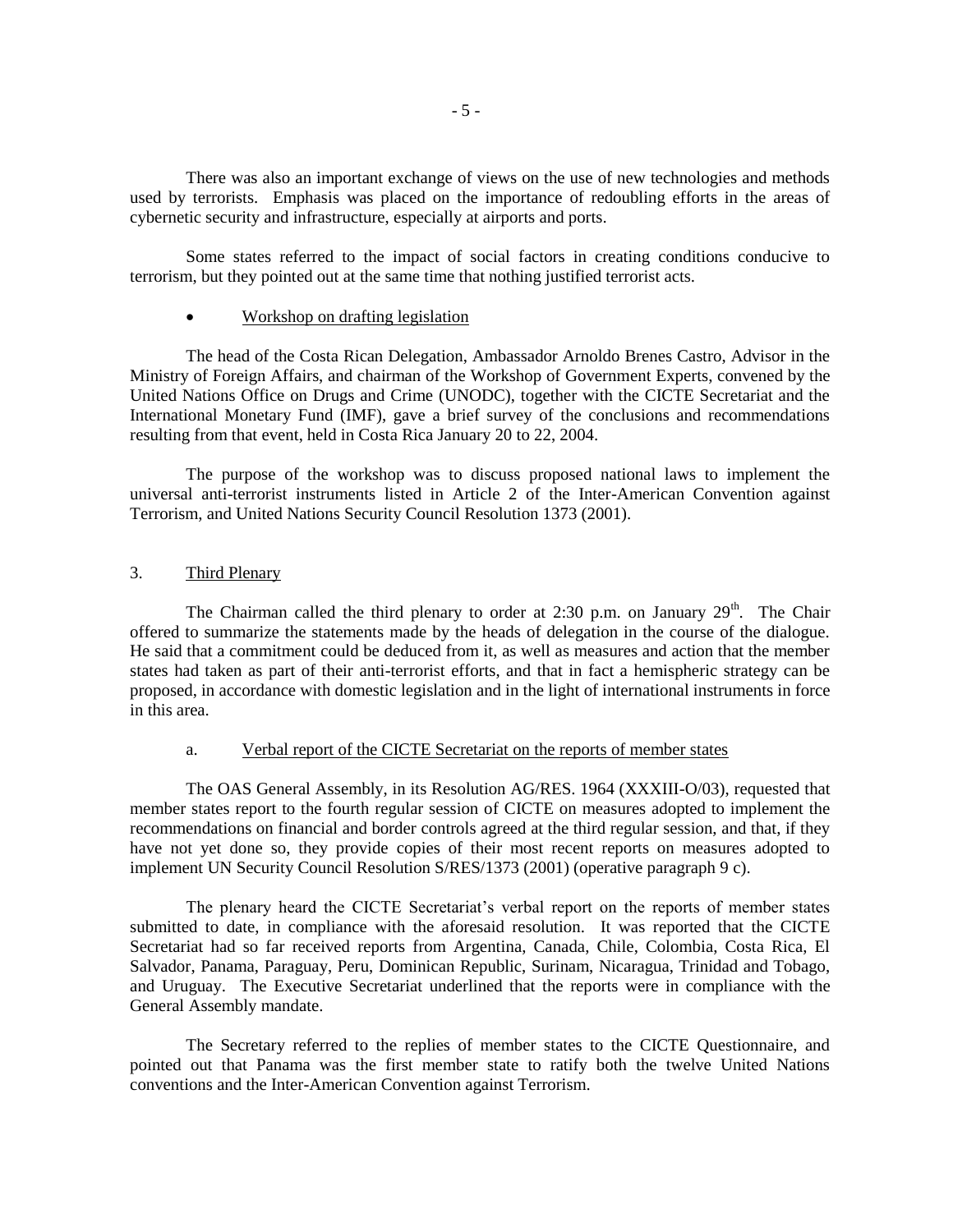#### b. Cybernetic security

As chairman of the working group of the Permanent Council's Committee on Hemispheric Security in charge of drafting a proposed strategy on cybernetic security for the member states, Ambassador Margarita Escobar proposed that "a hemispheric national points of contact network be established, to operate 24 hours a day, 7 days a week, comprising "Computer Security Incident Response Teams (CSIRT)," which would have national responsibility (national CSIRTs) in OAS member states and would be in charge of responding swiftly and appropriately to crises, incidents, and threats related to cybernetic security."<sup>2/</sup> She pointed out that the political will of member states would be required to establish the national CSIRT teams, which would be part of a regional coverage of CSIRT, and would provide the OAS with the necessary institutional framework to proceed.

In view of the instructions issued by the General Assembly regarding preparation of a proposed cybernetic security strategy for member states [AG/RES. 1964 (XXXIII-O/03)], Ambassador Escobar pointed out that CITEL and REMJA had determined their contributions to this project, and that the contribution of CICTE was pending. It was suggested that a meeting of experts on the subject from member states be held to determine CICTE's contribution.

In this regard, the Canadian Delegation offered to host the proposed meeting of experts at the end of March 2004.

The plenary endorsed the proposal and accepted the offer to host the meeting, on the understanding that the CICTE Chairman and Canada would determine the precise date and agenda of the meeting in due time.

#### c. Follow-up to the Special Conference on Security

As regards follow-up to the Special Conference on Security, the plenary heard a presentation by Ambassador Miguel Ruiz Cabañas, Permanent Representative of Mexico to the OAS and head of the Mexican Delegation to the Fourth Meeting of CICTE. In the course of that statement, Ambassador Ruiz Cabañas said that the high level of the participants, the approval by acclamation of the Declaration on Security in the Americas, and the transparency of the negotiations, in which civil society, experts, and academicians participated, all contributed to the success of the Conference. He further referred to paragraphs 22 and 23 of the Declaration, which, among other things, emphasize the commitment to combat terrorism and its financing, with full respect for the rule of law and international law, and the commitment of member states to strengthen the CICTE and bilateral, subregional, and hemispheric cooperation, through the exchange of information and mutual legal assistance to prevent and repress the financing of terrorism.

Similarly, the head of the Mexican Delegation highlighted paragraphs 43 and 45 of the Declaration, which refer to the role that the Committee on Hemispheric Security should play in the struggle against terrorism.

 $\overline{a}$ 

<sup>2.</sup> Refer to the information document on this network, CICTE/INF.4/04.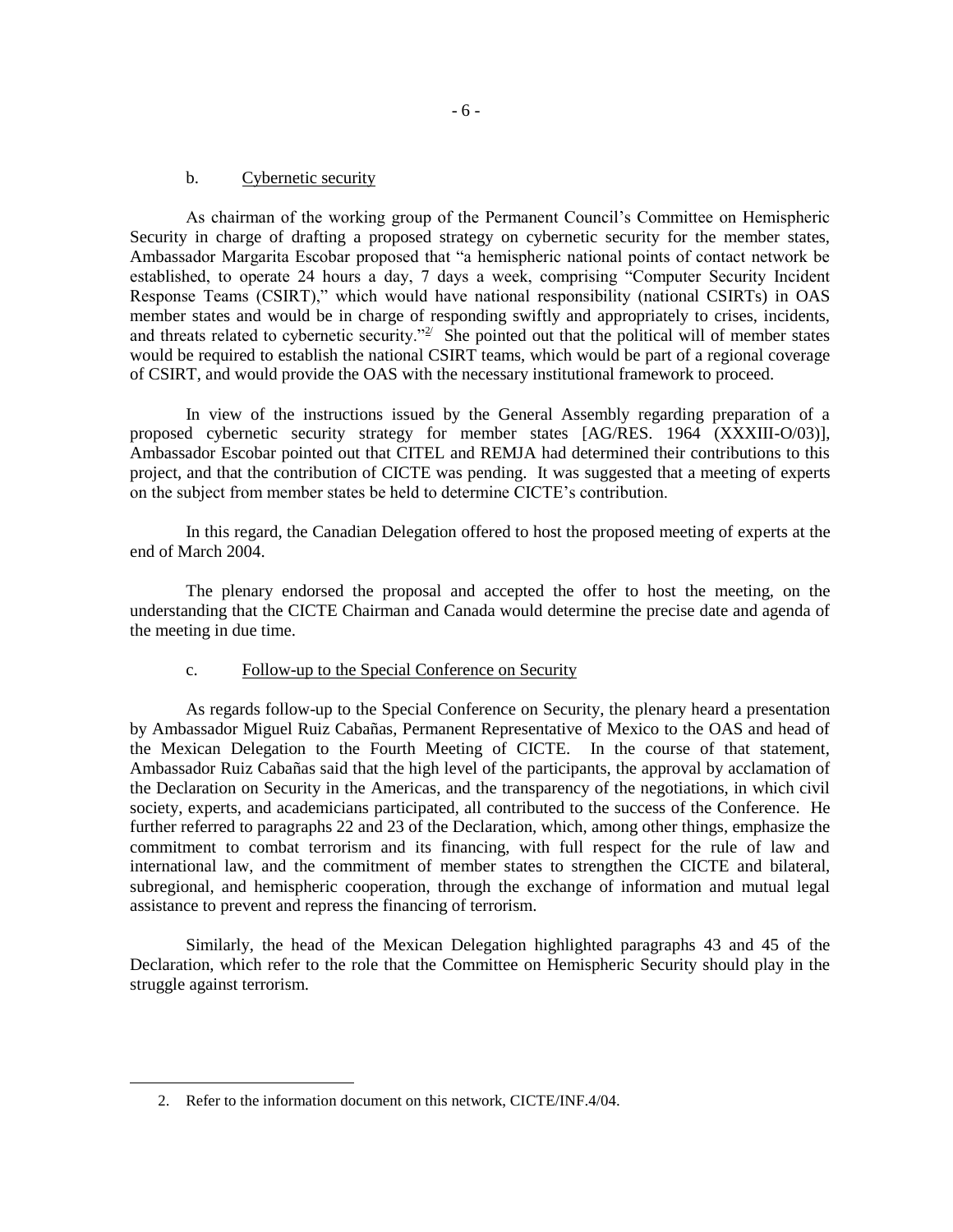#### d. Draft Declaration of Montevideo

The plenary began discussing the proposed Montevideo Declaration, and after agreeing on stylistic changes proposed by some delegations and the addition of a new declarative paragraph, it decided to continue consideration of this Declaration at the fourth plenary.

#### e. Proposed amendments to the CICTE Statute

The plenary took up the proposed amendments to the CICTE Statute (CICTE/doc.7/04), and adopted them without change.

However, some member states made comments on the proposed amendments to the CICTE Statute, as follows:

#### Chapter I: Nature, principles, and purposes

Article 2, which establishes that "the functions of CICTE are civil in nature," does not prevent the participation of military personnel in CICTE or cooperation with military organizations, such as the Regional Security System of East Caribbean States, in fulfilling the CICTE mandate.

Development of global, integrated responses to terrorist threats may require civil/military cooperation and specialized military know-how.

#### Chapter III: National Points of Contact

Article 6, which establishes that "CICTE will address all communications to member states through the national point of contact designated for this purpose," should not be interpreted as affecting the requirement that the permanent missions of member states are kept informed through the CICTE Secretariat.

Bearing in mind that Article 17 of Chapter VII indicates that the CICTE Secretariat should "maintain direct and continued coordination with the permanent representatives of the members states of the Organization [...]," it is suggested that the requirement of maintaining adequate channels of communication, and the issue of the terms of reference of the National Points of Contact be developed in greater detail when the amendments to the Rules of Procedure are considered, after the General Assembly adopts the proposed amendment to the CICTE Statute.

#### Chapter V: Functions

It was noted that the reference made in Article 13(f) to "ensuring the guarantees of due process in accordance with domestic legislation" is only one aspect of respect for human rights, and that this Article should be interpreted in the context of the broader references to human rights contained in other parts of the Statute. Moreover, the comment was made that the term "due process" is not generally used in international instruments and that its use in this specific case should not be considered as a precedent for the future.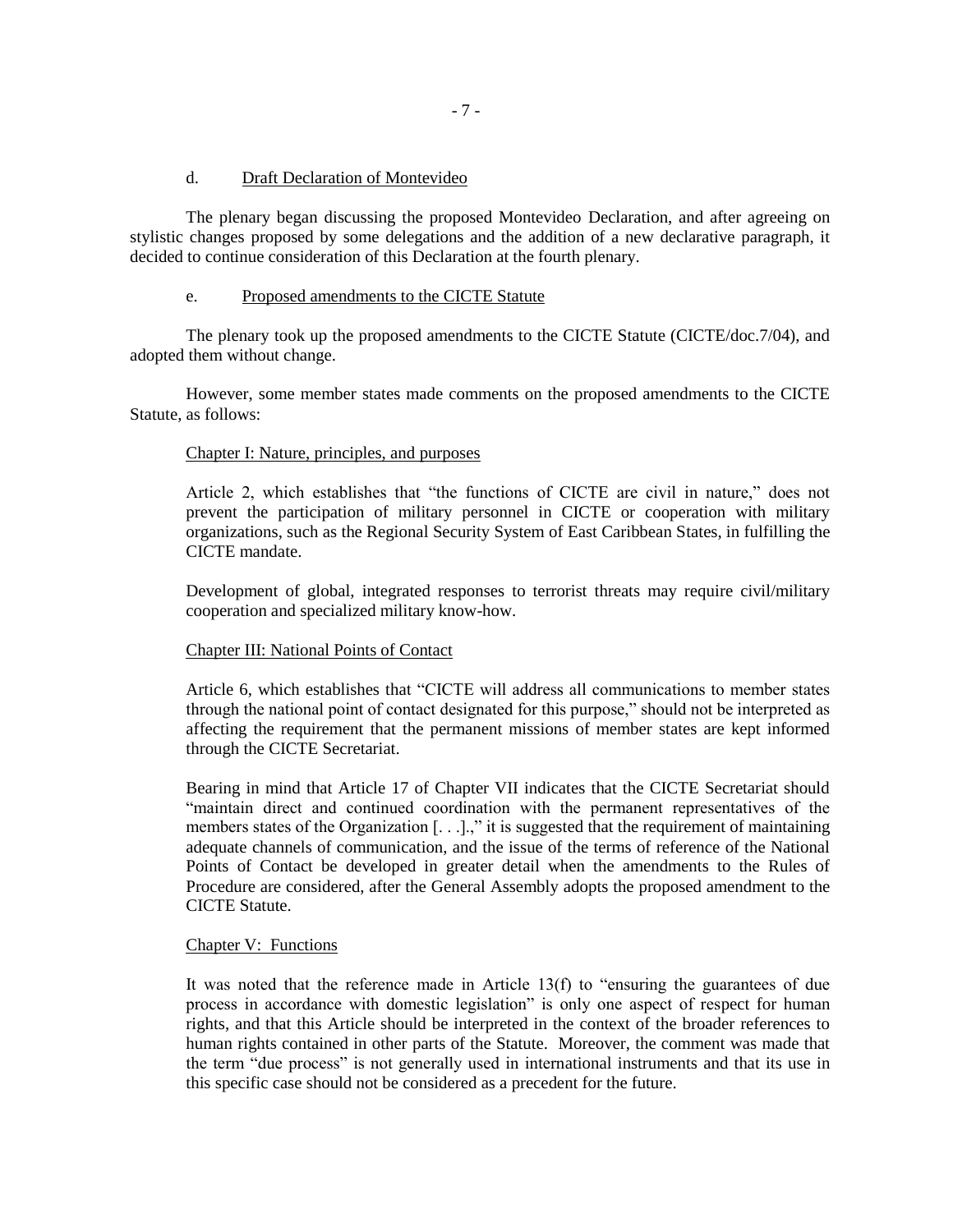## 4. Fourth Plenary

The fourth plenary began at 8:00 a.m. on January 30, 2004.

# a. Declaration of Montevideo

The proposed Declaration of Montevideo, as amended in the previous meeting, was considered and adopted. It is important to note that the Declaration renews the commitment of CICTE member states to prevent, combat, and eliminate terrorism and its financing, among others; highlights the role of CICTE as the entity responsible for promoting consultation, dialogue, and cooperation; underlines the urgency of adopting measures to promote cooperation and the exchange of information, in addition to mutual legal assistance and security of all modes of transportation; and, recognizes the link between terrorism and other crimes. The Declaration also urges states to sign, ratify, or adhere to the Inter-American Convention against Terrorism, and the twelve United Nations conventions and protocols on terrorism.

# Interpretative declaration by the head of the Mexican Delegation

The head of the Mexican Delegation, at the end of his intervention to propose amendments to the Montevideo Declaration, asked the rapporteur to include in his report an *interpretative declaration* to elaborate on **paragraphs 5 and 15** of that document which, in the view of that delegation, should have been worded as follows:

# *Paragraph five:*

"... in order to prosecute and punish all those persons responsible, **directly or indirectly,** for planning, facilitating, financing, and committing acts of terrorism, ensuring due process and respect for the principle that the punishment should be commensurate with the offense committed.

# *Paragraph fifteen:*

"... the obligation to deny them safe haven and asylum, and to prevent their territories and official documents from being used by those who, **directly or indirectly**, plan, support, or commit terrorist acts, and to those…".

# b. Consideration of the proposed CICTE Work Plan

The plenary discussed the proposed CICTE Work Plan (CICTE/doc.5/04). It adopted the amendments proposed by delegations.

## c. Inter-agency cooperation

The plenary then turned to consideration of inter-agency cooperation in counter-terrorist efforts, within the framework of the relevant international instruments. Presentations on this topic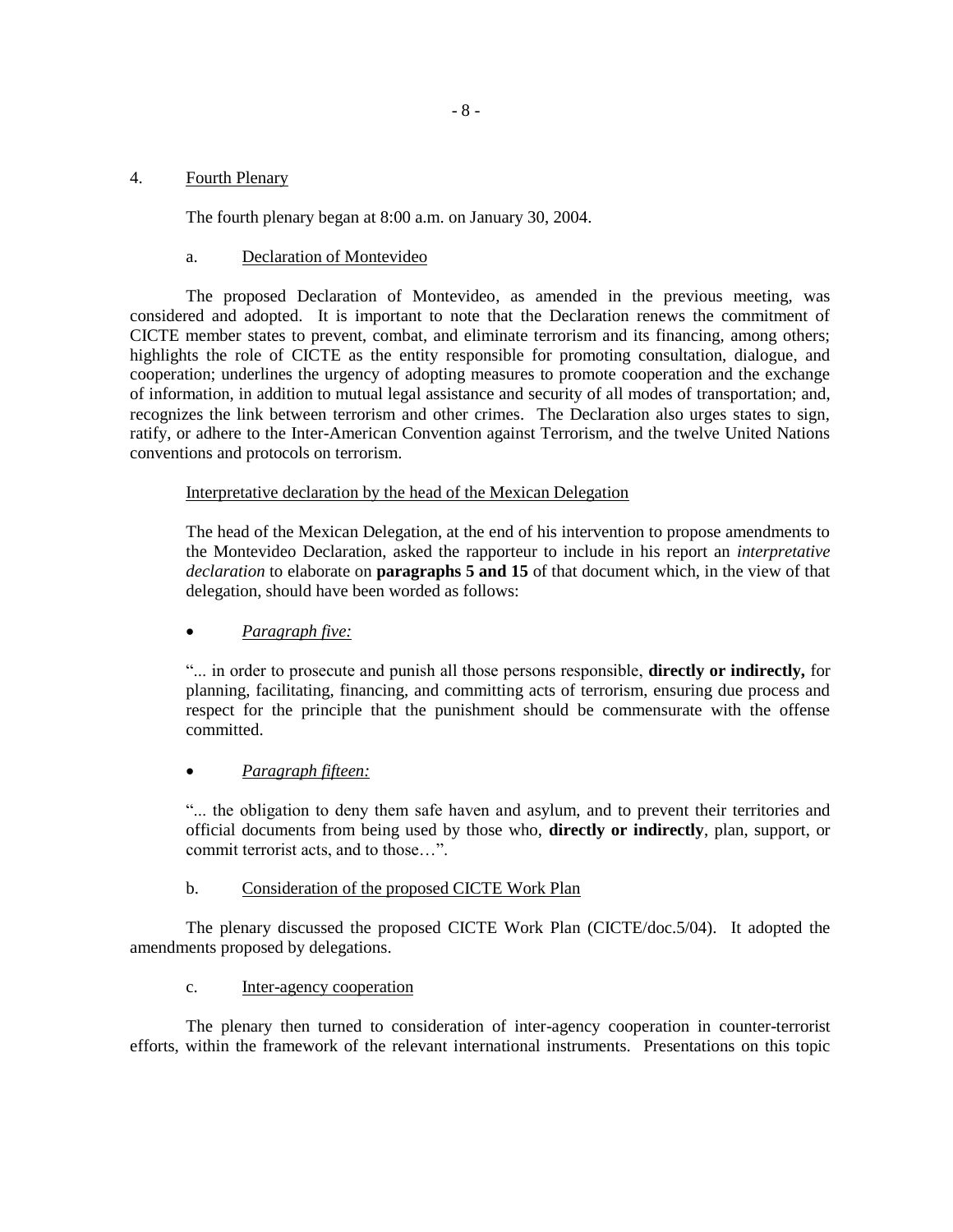were published by the Secretariat.<sup>3/</sup> Note was taken of the information presented by each of the speakers listed in the meeting's schedule.

On the subject of inter-agency cooperation, the plenary heard the following presentations:

i. The CICTE Secretariat reported that its activities were described in the Report of the Chair contained in document CICTE/doc.4/04. It also gave a detailed presentation on cooperation with other subregional, regional, and international organizations, including the IDB, World Bank, CFATF, the Advisory Committee of CIFTA, IACHR, CITEL, FATF, GAFISUD, the G-8 Action Group against Terrorism, the Specialized Working Group on Terrorism, MERCOSUR, IMF, the Inter-American Defense Board, the United Nations Office on Drugs and Crime, the International Organization on Migration, PAHO, REMJA, and the Regional Security System (RSS);

Finally, the CICTE Secretariat reported on new aspects of the CICTE Work Plan related to security in airports, ports, customs, and cybernetic security. It is worth noting that, after concluding this report, delegations commended the efforts of the CICTE Secretariat to strengthen coordination with other organizations, which had enhanced the effectiveness of the work, and thereby avoided a duplication of efforts;

- ii. David Carriedo, from the Permanent Mission of Spain to the United Nations (Spain chairs the UN Security Council's Committee against Terrorism), on progress made in implementing UN Security Council Resolution 1373 (2001) and on the problems perceived in implementing that Resolution;
- iii. Michael Vreedenburg, head of the ICAO Regional Aviation Security Office for North America and the Caribbean;
- iv. Ambassador Horacio Serpa, the Colombian Permanent Representative to the OAS and head of the Colombian Delegation, reported on the activities carried out by the Secretary pro tempore of CIFTA (currently held by Colombia);
- v. David Beall, Executive Secretary of CICAD;

 $\overline{a}$ 

- vi. Dr. Rubén Perina, Coordinator of Strategic Programs of the Unit for the Promotion of Democracy (UPD) of the OAS Secretariat, and José Antonio Almendariz, Vice-Chairman of the Central American Interparliamentary Committee; and
- vii. Mrs. Sheila Donovan, Director of the Program Development Department of the Inter-American Agency for Cooperation and Development.

<sup>3.</sup> See Annex I – List of documents published by the Secretariat, document CICTE/doc.6/04 rev. 1.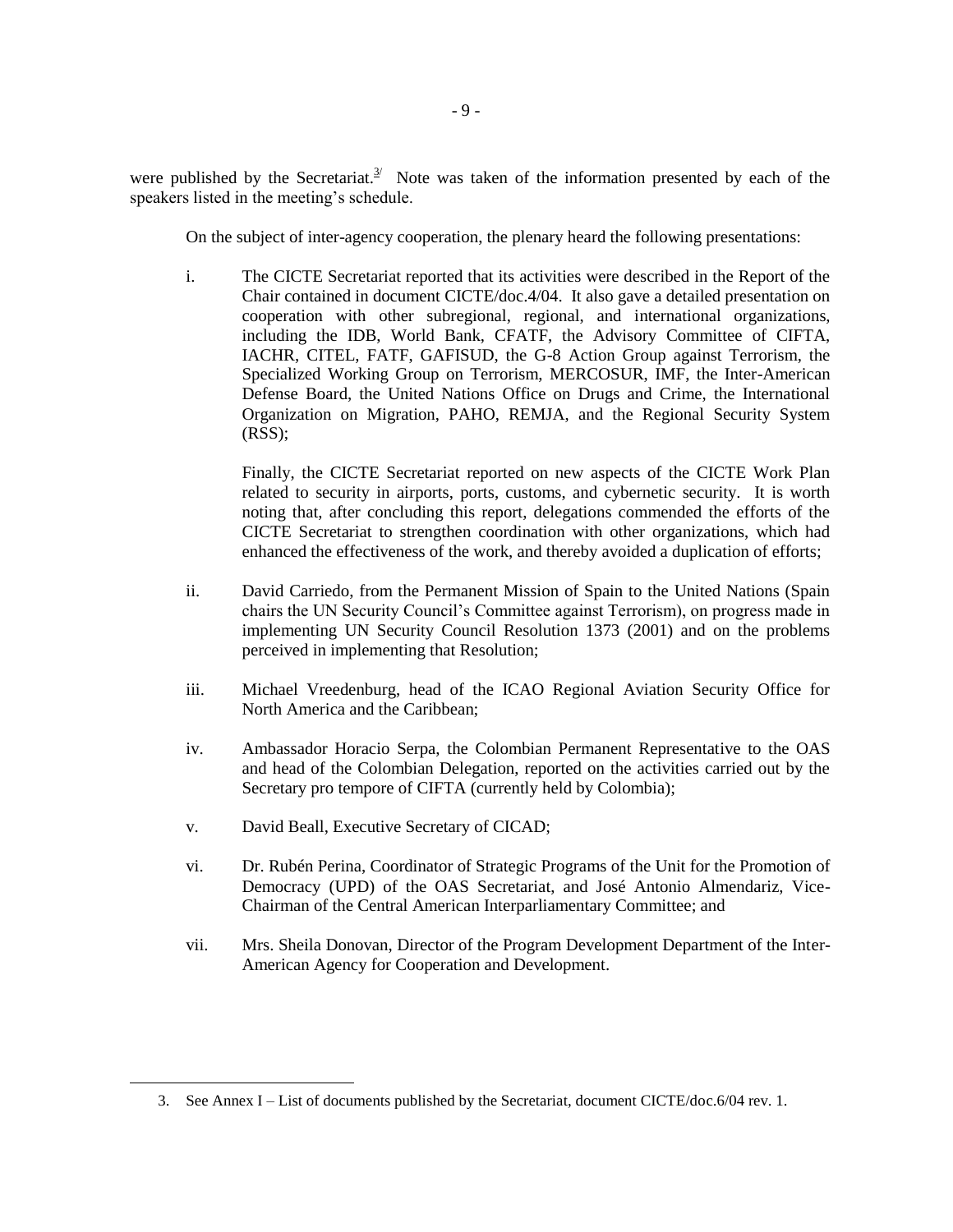The Chairman offered the floor to the General Coordinator for the Second Conference on Secure Trade in the APEC Region, who spoke of the activities developed by the Forum for Asian Pacific Economic Cooperation (APEC). He referred to the importance of the upcoming conference, to be held March 5 and 6 in Viña del Mar, Chile, where the subjects of air and maritime security, the movement of persons, and establishment of financial intelligence units will be discussed.

#### d. Place and date of the Fifth Regular Session of CICTE

The Delegation of Trinidad and Tobago offered to host the Fifth Regular Session of CICTE, to be held in the first quarter of 2005. The plenary accepted this offer, and its decision on this matter is contained in Resolution CICTE/RES. 3/04.

- 5. Fifth plenary
	- a. Report of the Rapporteur

The Rapporteur presented a summary of the work accomplished during this regular session, and highlighted the substantive issues discussed during the Dialogue of Heads of Delegation. Some delegations requested the inclusion of matters related to the meeting's order of business.

# b. Adoption of the documents of the Fourth Regular Session

# **i. Amendments to the CICTE Statute and the corresponding proposed resolutions**

The proposed amendments to the CICTE Statute were approved, as agreed at the third plenary (CICTE/doc.7/04 rev.1), and a resolution was adopted to this effect (CICTE/RES. 2/04 rev. 1). In addition, it was agreed that the proposed amendments, along with a draft resolution (CICTE/RES.1/04 rev. 1), would be submitted to the General Assembly for its consideration at its twenty-fourth regular session.

# **ii. CICTE Work Plan**

The proposed CICTE Work Plan was adopted, as reflected in document CICTE/doc.5/04 rev. 2.

#### **iii. Declaration of Montevideo**

The proposed Declaration of Montevideo was adopted, as reflected in document CICTE/DEC.1/04 rev. 3.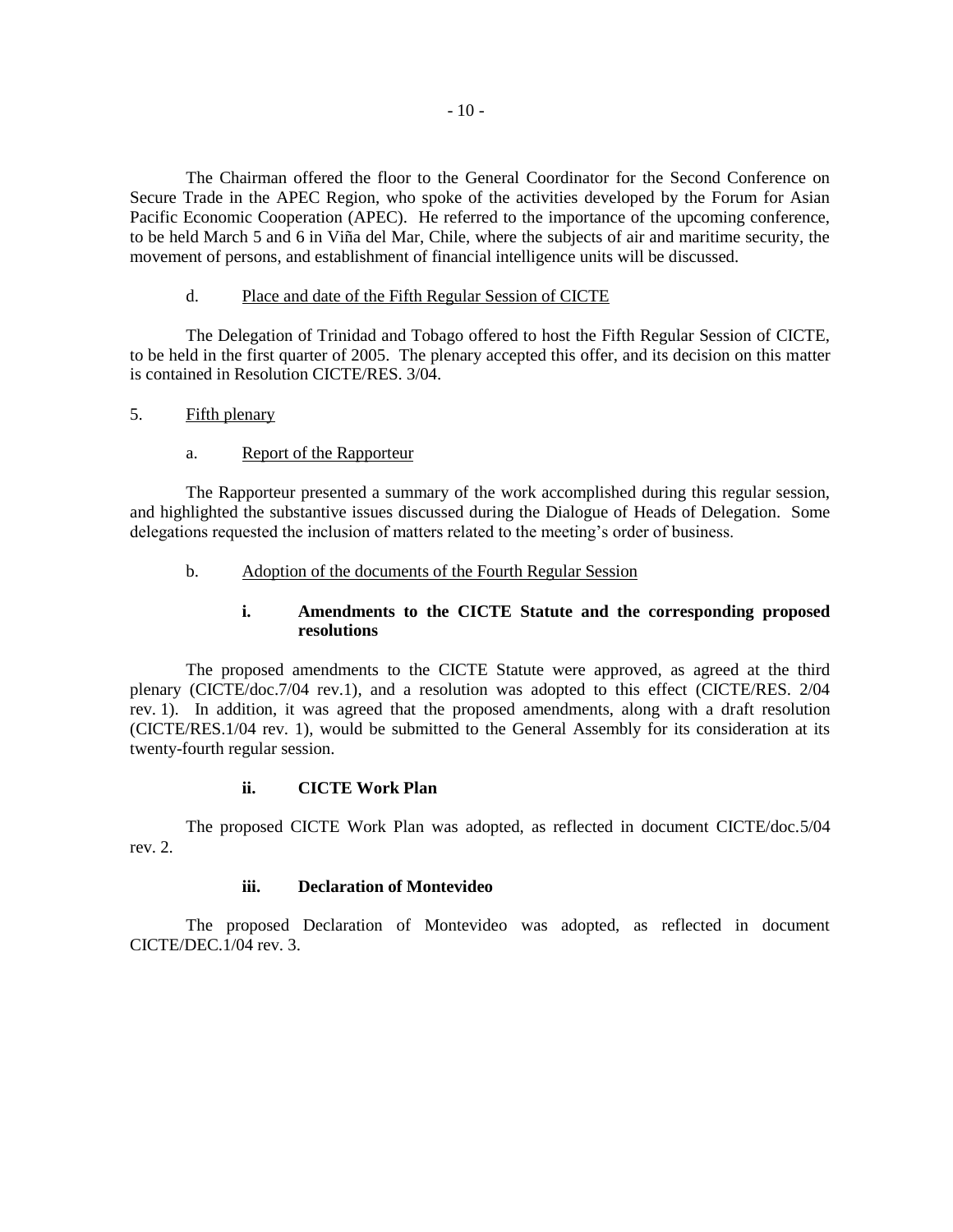Finally, the meeting adopted by consensus Resolution (CICTE/RES.4/04), presented by the Delegation of Trinidad and Tobago, which expresses the gratitude of the member states to the people and government of the Republic of Uruguay for their hospitality, and their appreciation to Dr. Elias Bluth, Deputy Minister of National Defense of Uruguay, for his chairmanship of the Fourth Regular Session of CICTE.

The closing session took place at 12:35 p.m.

Carlos Chocano Advisor, Department of Multilateral and Special Political Affairs Ministry of Foreign Affairs of Peru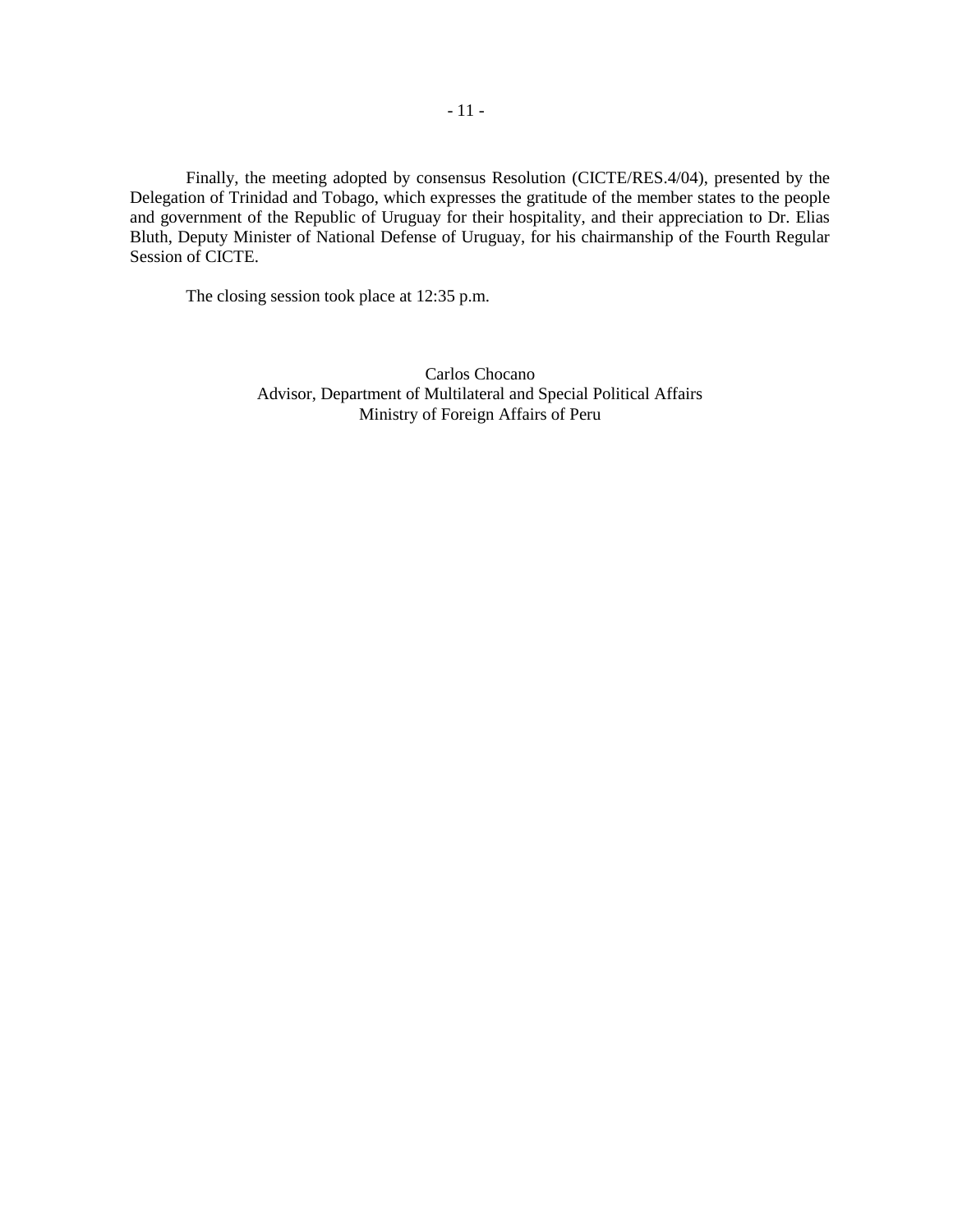#### ANNEX I

# **COMITÉ INTERAMERICANO CONTRA EL TERRORISMO (CICTE)**

CUARTO PERÍODO ORDINARIO DE SESIONES OEA/Ser.L/X.2.4 28-30 de enero de 2004 CICTE/doc.6/04 rev. 1 Montevideo, Uruguay 20 febrero 2004

Textual

# LISTA DE DOCUMENTOS PUBLICADOS POR LA SECRETARÍA HASTA EL 20 DE FEBRERO DE 2004

| Número de documento                       | $T$ ítulo $\frac{4}{3}$                                                                                                                                                     |   | Idiomas <sup>5/</sup> |              |   |
|-------------------------------------------|-----------------------------------------------------------------------------------------------------------------------------------------------------------------------------|---|-----------------------|--------------|---|
| CICTE/doc.2/04 rev. 1<br>IC00279          | Temario<br>(Aprobado durante la primera sesión plenaria, celebrada<br>el 28 de enero de 2004)                                                                               | S | E                     | $\mathbf{F}$ | P |
| $CICTE/doc.3/04$ rev. 2<br><b>IC00280</b> | Calendario<br>(Aprobado durante la primera sesión plenaria, celebrada<br>el 28 de enero de 2004)                                                                            | S | E                     | $\mathbf{F}$ | P |
| CICTE/doc.4/04<br>IC00256                 | Informe entre Períodos de Sesiones (2003-2004) del S<br>Presidente<br>del Comité Interamericano<br>contra el<br>Terrorismo                                                  |   | E                     | $\mathbf{F}$ | P |
| $CICTE/doc.5/04$ rev. 2<br>IC00315        | Plan de Trabajo del Comité Interamericano contra el<br>Terrorismo<br>(Adoptado en la Quinta Sesión Plenaria, celebrada el día<br>30 de enero de 2004)                       |   |                       |              |   |
| $CICTE/doc.6/04$ rev. 1<br><b>IC00322</b> | Lista de documentos                                                                                                                                                         |   | Textual               |              |   |
| CICTE/doc.7/04 rev. 1<br><b>IC00301</b>   | Propuesta de Enmiendas al Estatuto del Comité S<br>Interamericano contra el Terrorismo<br>(Adoptada en la Tercera Sesión Plenaria, celebrada el día<br>29 de enero de 2004) |   | E                     | $\mathbf F$  | P |
| CICTE/doc.8/04<br>IC00262                 | Informe del Relator                                                                                                                                                         |   |                       |              |   |

 $\overline{a}$ 

<sup>4.</sup> Título registrado en el idioma del texto original.

<sup>5.</sup>  $E =$  English,  $S =$  Español,  $F =$  Français, and  $P =$  Portugues.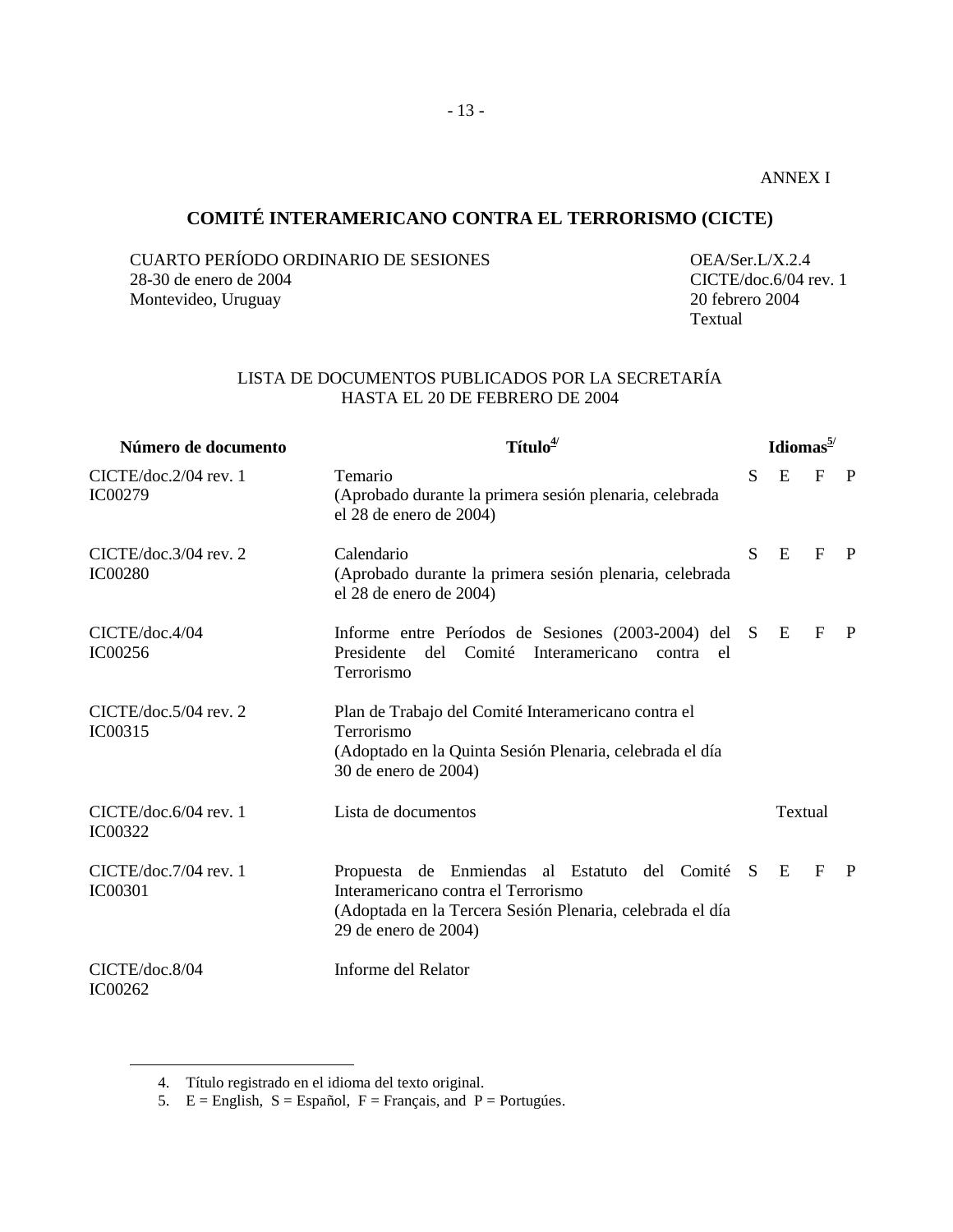| Número de documento                     | $T$ ítulo $\frac{4}{3}$                                                                                                                                                                                                                                                                                                                                                                                                                                                                                                       | Idiomas $\frac{5}{2}$ |         |              |   |
|-----------------------------------------|-------------------------------------------------------------------------------------------------------------------------------------------------------------------------------------------------------------------------------------------------------------------------------------------------------------------------------------------------------------------------------------------------------------------------------------------------------------------------------------------------------------------------------|-----------------------|---------|--------------|---|
| CICTE/doc.9/04 rev. 1<br>IC00321T01     | Lista de Participantes<br>(Versión final - Final Version)                                                                                                                                                                                                                                                                                                                                                                                                                                                                     |                       | Textual |              |   |
| CICTE/RES.1/04 rev. 1<br><b>IC00302</b> | Proyecto de Resolución<br>Enmiendas al Estatuto del Comité Interamericano contra<br>el Terrorismo<br>(Aprobada en la Tercera Sesión Plenaria, celebrada el día<br>29 de enero de 2004)                                                                                                                                                                                                                                                                                                                                        | S                     | E       | $\mathbf{F}$ | P |
| CICTE/RES.2/04 rev. 1<br><b>IC00303</b> | Resolución<br>Enmiendas al Estatuto del Comité Interamericano contra<br>el Terrorismo<br>(Adoptada en la Tercera Sesión Plenaria, celebrada el día<br>29 de enero de 2004)                                                                                                                                                                                                                                                                                                                                                    | S                     | E       | $\mathbf{F}$ | P |
| CICTE/RES.3/04<br>IC00316               | Resolución Lugar y Fecha del Quinto Período Ordinario S<br>de Sesiones del Comité Interamericano contra el<br>Terrorismo<br>(Presentado por la Delegación de Trinidad y Tobago<br>y adoptada en la Quinta Sesión Plenaria, celebrada el día<br>30 de enero de 2004)                                                                                                                                                                                                                                                           |                       | E       | $\mathbf{F}$ | P |
| CICTE/RES.4/04<br>IC00317               | Resolución Voto de Agradecimiento del Comité S<br>Interamericano contra el Terrorismo a la República<br>Oriental del Uruguay<br>(Presentada por la delegación de Trinidad y Tobago,<br>copatrocinada por las delegaciones de Argentina,<br>Bahamas, Barbados, Belice, Brasil, Canadá, Chile,<br>Colombia, El Salvador, Estados Unidos, Jamaica,<br>Honduras, México, Perú, San Kitts y Nevis, San Vicente<br>y las Granadinas, y Venezuela, y adoptada en la Quinta<br>Sesión Plenaria, celebrada el día 30 de enero de 2004) |                       | E       | $\mathbf{F}$ | P |
| CICTE/DEC.1/04 rev. 3<br>IC00314        | Declaración de Montevideo<br>(Adoptado en la Quinta Sesión Plenaria, celebrada el día<br>30 de enero de 2004)                                                                                                                                                                                                                                                                                                                                                                                                                 | S                     | E       | F            | P |
| CICTE/INF.1/04<br>IC00266               | Nota del Grupo de Trabajo para Preparar Enmiendas al<br>Estatuto del CICTE, Dr. Jorge A. Seré Sturzenegger                                                                                                                                                                                                                                                                                                                                                                                                                    | S.                    | E       | F            | P |
| CICTE/INF.2/04<br>IC00267               | Informes de los Estados Miembros presentados de<br>conformidad con la resolución de la Asamblea General<br>de la OEA AG/RES. 1964 (XXXIII-O/03)<br>(El Salvador)                                                                                                                                                                                                                                                                                                                                                              |                       | Textual |              |   |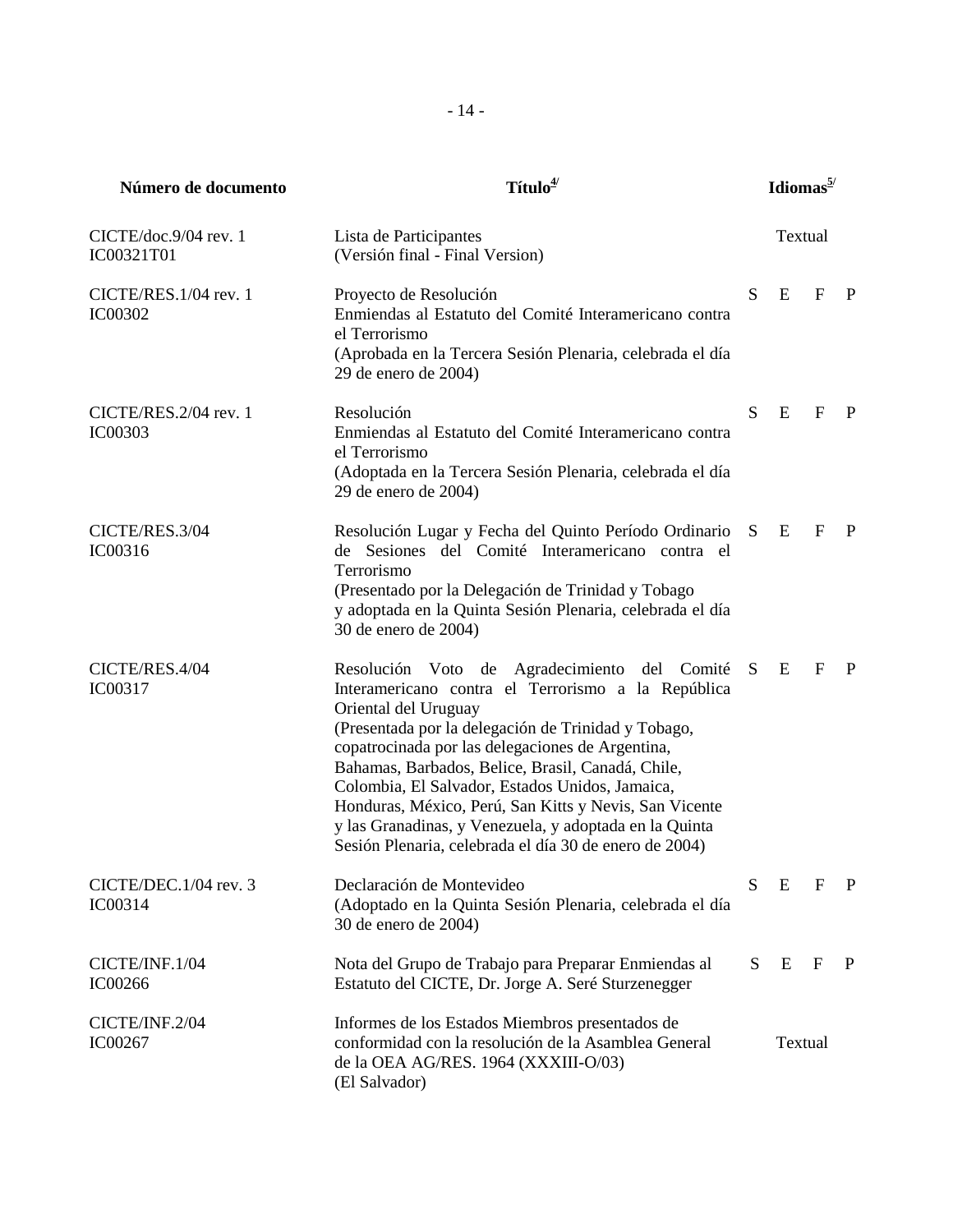| Número de documento                           | $T$ ítulo $\frac{4}{3}$                                                                                                                                         | Idiomas <sup>5/</sup> |
|-----------------------------------------------|-----------------------------------------------------------------------------------------------------------------------------------------------------------------|-----------------------|
| CICTE/INF.2/04 add. 1<br><b>IC00268</b>       | Informes de los Estados Miembros presentados de<br>conformidad con la resolución de la Asamblea General<br>de la OEA AG/RES. 1964 (XXXIII-O/03)<br>(Uruguay)    | Textual               |
| $CICTE/INF.2/04$ add. 2<br>IC00269            | Informes de los Estados Miembros presentados de<br>conformidad con la resolución de la Asamblea General<br>de la OEA AG/RES. 1964 (XXXIII-O/03)<br>(Paraguay)   | Textual               |
| CICTE/INF.2/04 add. 3<br><b>IC00270</b>       | Informes de los Estados Miembros presentados de<br>conformidad con la resolución de la Asamblea General<br>de la OEA AG/RES. 1964 (XXXIII-O/03)<br>(Costa Rica) | Textual               |
| CICTE/INF.2/04 add. 4<br>IC00271              | Reports presented by Member States in compliance with<br>OAS General Assembly resolution AG/RES. 1964<br>$(XXXIII-O/03)$<br>(Trinidad and Tobago)               | Textual               |
| CICTE/INF.2/04 add. 5<br>IC00272              | Informes de los Estados Miembros presentados de<br>conformidad con la resolución de la Asamblea General<br>de la OEA AG/RES. 1964 (XXXIII-O/03)<br>(Colombia)   | Textual               |
| CICTE/INF.2/04 add. 6<br>IC00273              | Reports presented by Member States in compliance with<br>OAS General Assembly resolution AG/RES. 1964<br>$(XXXIII-O/03)$<br>(United States)                     | Textual               |
| CICTE/INF.2/04 add.7 rev. 1<br><b>IC00290</b> | Informes de los Estados Miembros presentados de<br>conformidad con la resolución de la Asamblea General<br>de la OEA AG/RES. 1964 (XXXIII-O/03)<br>(Panamá)     | Textual               |
| CICTE/INF.2/04 add. 8<br>IC00276              | Informes de los Estados Miembros presentados de<br>conformidad con la resolución de la Asamblea General<br>de la OEA AG/RES. 1964 (XXXIII-O/03)<br>(Argentina)  | Textual               |
| CICTE/INF.2/04 add. 9<br><b>IC00277</b>       | Reports presented by Member States in compliance with<br>OAS General Assembly resolution AG/RES. 1964<br>$(XXXIII-O/03)$<br>(Suriname)                          | Textual               |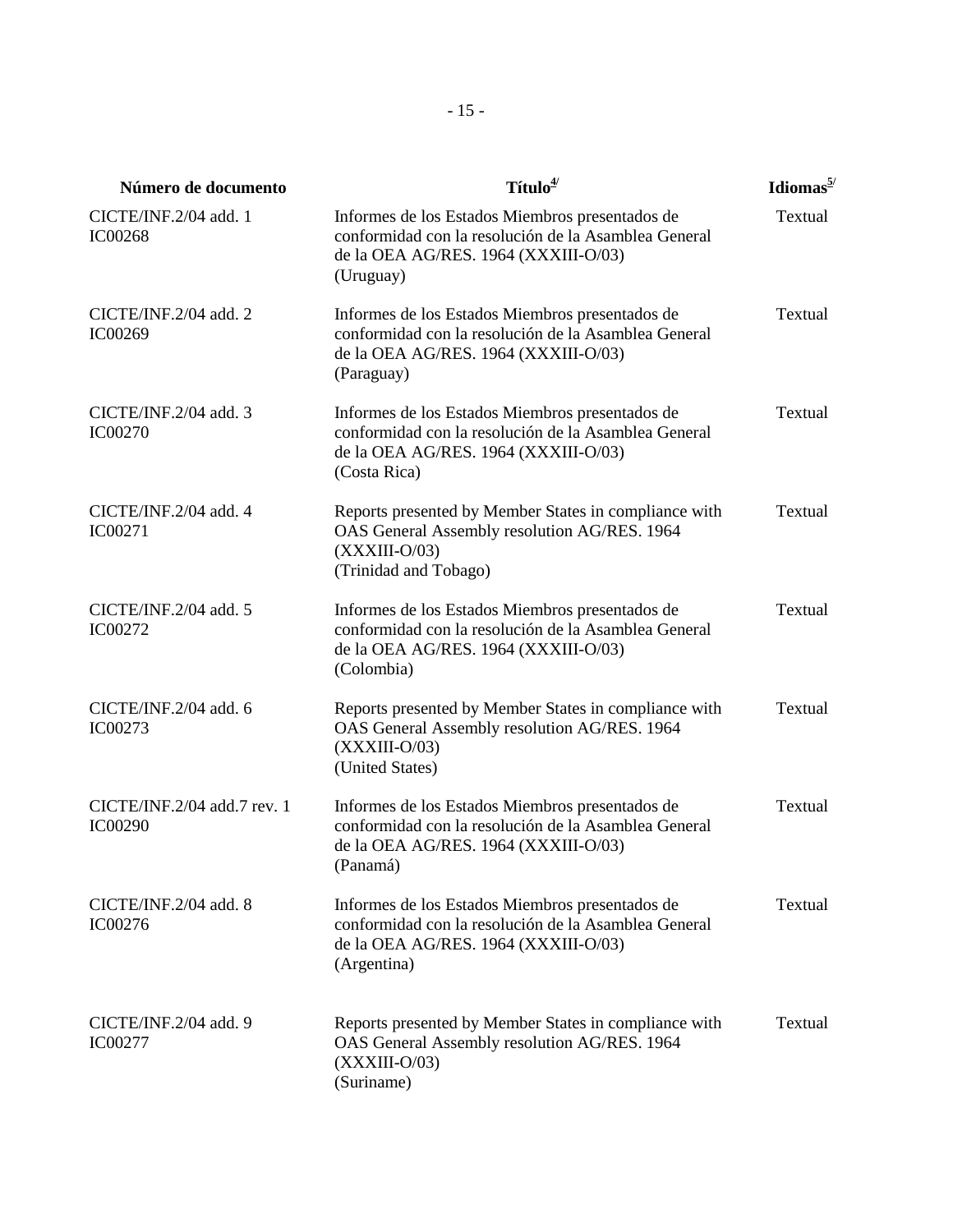| Número de documento                             | $T$ ítulo $\frac{4}{3}$                                                                                                                                        | Idiomas <sup>5/</sup> |
|-------------------------------------------------|----------------------------------------------------------------------------------------------------------------------------------------------------------------|-----------------------|
| CICTE/INF.2/04 add. 10<br><b>IC00278</b>        | Informes de los Estados Miembros presentados de<br>conformidad con la resolución de la Asamblea General<br>de la OEA AG/RES. 1964 (XXXIII-O/03)<br>(Perú)      | Textual               |
| CICTE/INF.2/04 add. 10-a<br>IC00312             | Informes de los Estados Miembros presentados de<br>conformidad con la resolución de la Asamblea General<br>de la OEA AG/RES. 1964 (XXXIII-O/03)<br>(Perú)      | Textual               |
| CICTE/INF.2/04 add. 11<br><b>IC00281</b>        | Informes de los Estados Miembros presentados de<br>conformidad con la resolución de la Asamblea General<br>de la OEA AG/RES. 1964 (XXXIII-O/03)<br>(Chile)     | Textual               |
| CICTE/INF.2/04 add. 12<br><b>IC00282</b>        | Informes de los Estados Miembros presentados de<br>conformidad con la resolución de la Asamblea General<br>de la OEA AG/RES. 1964 (XXXIII-O/03)<br>(Venezuela) | Textual               |
| CICTE/INF.2/04 add. 13<br><b>IC00285</b>        | Reports presented by Member States in compliance with<br>OAS General Assembly resolution AG/RES. 1964<br>$(XXXIII-O/03)$<br>(Canada)                           | Textual               |
| CICTE/INF.2/04 add. 14<br>IC00291               | Informes de los Estados Miembros presentados de<br>conformidad con la resolución de la Asamblea General<br>de la OEA AG/RES. 1964 (XXXIII-O/03)<br>(Guatemala) | Textual               |
| CICTE/INF.2/04 add. 15<br><b>IC00300</b>        | Relatórios dos Estados Membros apresentados em<br>conformidade com a resolução da assembléia geral da<br>OEA AG/RES. 1964 (XXXIII-O/03)<br>(Brasil)            | Textual               |
| CICTE/INF.2/04 add. 16 rev. 1<br><b>IC00327</b> | Reports presented by Member States in compliance with<br>OAS General Assembly resolution AG/RES. 1964<br>$(XXXIII-O/03)$<br>(The Bahamas)                      | Textual               |
| CICTE/INF.3/04<br><b>IC00283</b>                | Statements delivered by Member States during the<br>Dialogue of Heads of Delegation<br>(Trinidad and Tobago)                                                   | Textual               |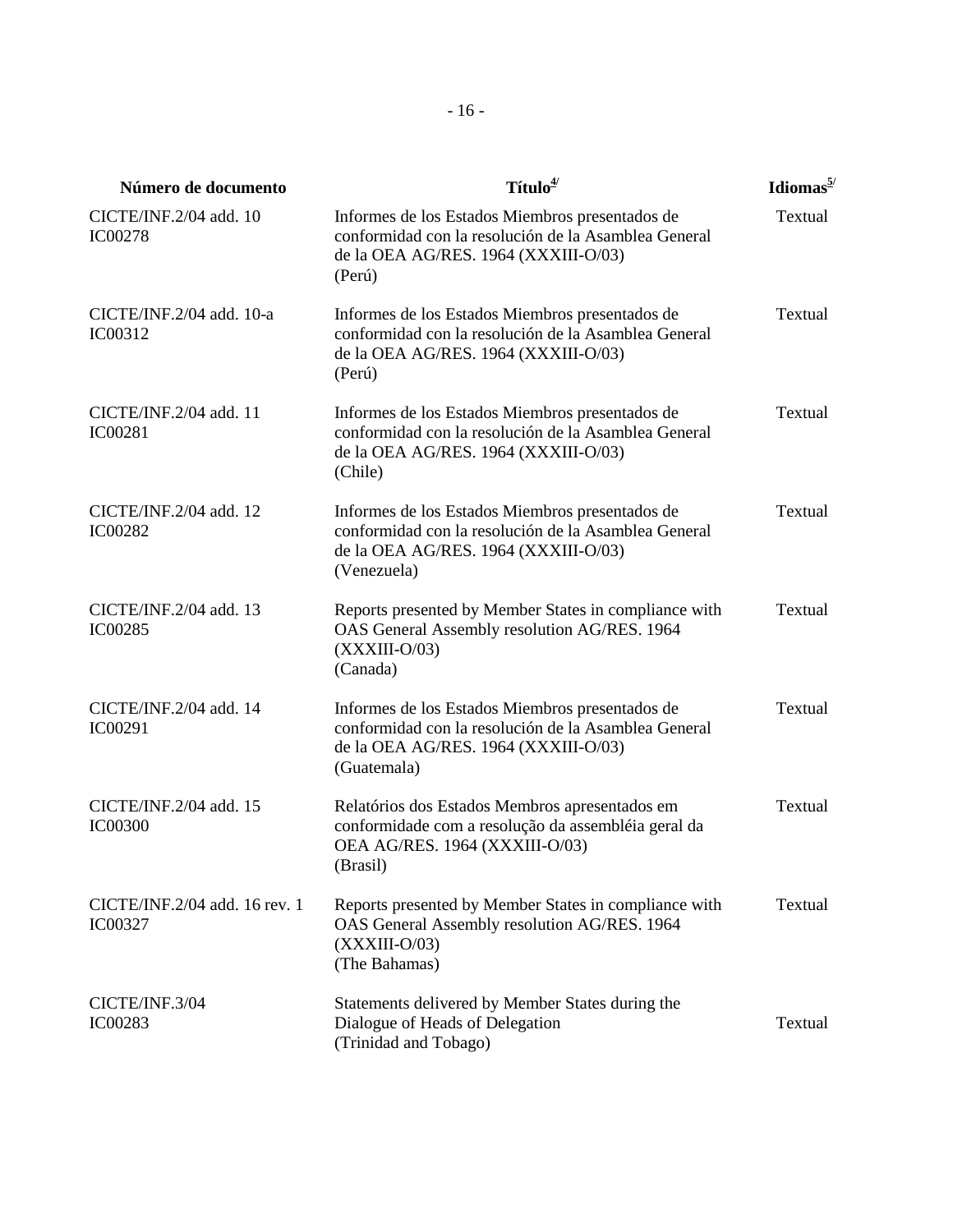| Número de documento                      | $T$ ítulo $\frac{4}{3}$                                                                                      | Idiomas <sup>5/</sup> |
|------------------------------------------|--------------------------------------------------------------------------------------------------------------|-----------------------|
| CICTE/INF.3/04 add. 1<br><b>IC00284</b>  | Statements delivered by Member States during the<br>Dialogue of Heads of Delegation<br>(United States)       | Textual               |
| CICTE/INF.3/04 add. 2<br><b>IC00286</b>  | Declaraciones de los Estados Miembros durante el<br>Diálogo de los Jefes de Delegación<br>(Ecuador)          | Textual               |
| CICTE/INF.3/04 add. 3<br><b>IC00287</b>  | Statements delivered by Member States during the<br>Dialogue of Heads of Delegation<br>(Suriname)            | Textual               |
| CICTE/INF.3/04 add. 4<br><b>IC00288</b>  | Declaraciones de los Estados Miembros durante el<br>Diálogo de los Jefes de Delegación<br>(Nicaragua)        | Textual               |
| CICTE/INF.3/04 add. 5<br><b>IC00289</b>  | Declaraciones de los Estados Miembros durante el<br>Diálogo de los Jefes de Delegación<br>(Costa Rica)       | Textual               |
| CICTE/INF.3/04 add. 6<br>IC00293         | Declaraciones de los Estados Miembros durante el<br>Diálogo de los Jefes de Delegación<br>(Argentina)        | Textual               |
| CICTE/INF.3/04 add. 7<br>IC00295         | Declaraciones de los Estados Miembros durante el<br>Diálogo de los Jefes de Delegación<br>(Venezuela)        | Textual               |
| CICTE/INF.3/04 add. 8<br><b>IC00297</b>  | Declaraciones de los Estados Miembros durante el<br>Diálogo de los Jefes de Delegación<br>(Paraguay)         | Textual               |
| CICTE/INF.3/04 add. 9<br><b>IC00298</b>  | Declaraciones de los Estados Miembros durante el<br>Diálogo de los Jefes de Delegación<br>(Colombia)         | Textual               |
| CICTE/INF.3/04 add. 10<br><b>IC00299</b> | Declaraciones de los Estados Miembros<br>durante el Diálogo de los Jefes de Delegación<br>(Chile)            | Textual               |
| CICTE/INF.3/04 add. 11<br><b>IC00310</b> | Declaraciones de los Estados Miembros durante el<br>Diálogo de Jefes de Delegación<br>(República Dominicana) | Textual               |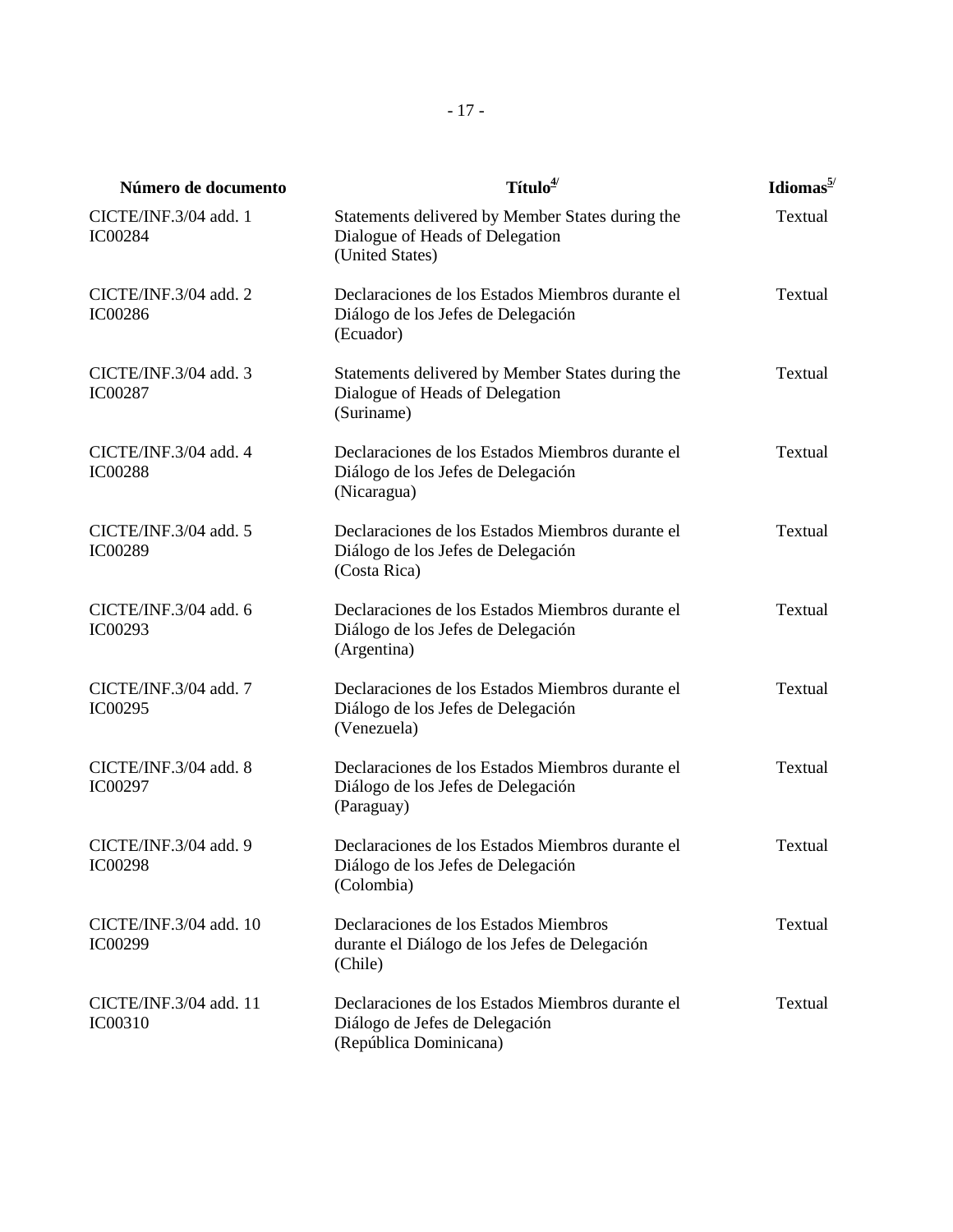| Número de documento                      | $T$ ítulo $\frac{4}{3}$                                                                                                                                                                                                                                                                                                                                     |    |   | Idiomas $5/$             |  |
|------------------------------------------|-------------------------------------------------------------------------------------------------------------------------------------------------------------------------------------------------------------------------------------------------------------------------------------------------------------------------------------------------------------|----|---|--------------------------|--|
| CICTE/INF.3/04 add. 12<br>IC00323        | Statements delivered by Member States during the<br>Dialogue of Heads of Delegation<br>(The Bahamas)                                                                                                                                                                                                                                                        |    |   | Textual                  |  |
| CICTE/INF.3/04 add. 13<br><b>IC00324</b> | Statements delivered by Member States during the<br>Dialogue of Heads of Delegation<br>(Canada)                                                                                                                                                                                                                                                             |    |   | Textual                  |  |
| CICTE/INF.3/04 add. 14<br>IC00326        | Intervenções dos Estados Membros<br>no Diálogo dos Chefes de Delegação<br>(Brasil)                                                                                                                                                                                                                                                                          |    |   | Textual                  |  |
| CICTE/INF.3/04 add. 15<br><b>IC00328</b> | Statements delivered by Member States during the<br>Dialogue of Heads of Delegation<br>(Saint Vincent and The Grenadines)                                                                                                                                                                                                                                   |    |   | Textual                  |  |
| CICTE/INF.4/04<br>IC00292                | Framework for Establishing<br>An Inter-American CSIRT Watch and Warning Network<br>(Presented by Ambassador Margarita Escobar, Chair of<br>the Working Group of the OAS Committee on<br>Hemispheric Security of the OAS, held on January 29,<br>2004, during the Third Plenary Session)                                                                     | S. | E | $\overline{\phantom{a}}$ |  |
| CICTE/INF.5/04<br><b>IC00305</b>         | Alternative Sources of Financing for Security<br>Improvements<br>(Presentation by Sheila M. Donovan, Director,<br>Department of Development Programs, Inter-American<br>Agency for Cooperation and Development)                                                                                                                                             |    |   | Textual                  |  |
| CICTE/INF.6/04<br><b>IC00306</b>         | ICAO AVSEC Programme: Future Challenges<br>(Presentation by Michiel Vreedenburgh, Regional<br>Officer, Aviation Security, International Civil Aviation<br>Organization<br>(ICAO) North American, Central American and<br>Caribbean Regional Office)                                                                                                         |    |   | Textual                  |  |
| CICTE/INF.7/04<br>IC00311                | Palabras del Embajador Horacio Serpa Úribe, Secretario<br>Pro Témpore del Comité Consultivo de la Convención<br>Interamericana contra la Fabricación y el Tráfico Ilícitos<br>de Armas de Fuego, Municiones, Explosivos y otros<br>Materiales Relacionados (CIFTA)<br>(Pronunciadas en la Tercera Sesión Plenaria, celebrada el<br>día 29 de enero de 2004) |    |   | Textual                  |  |